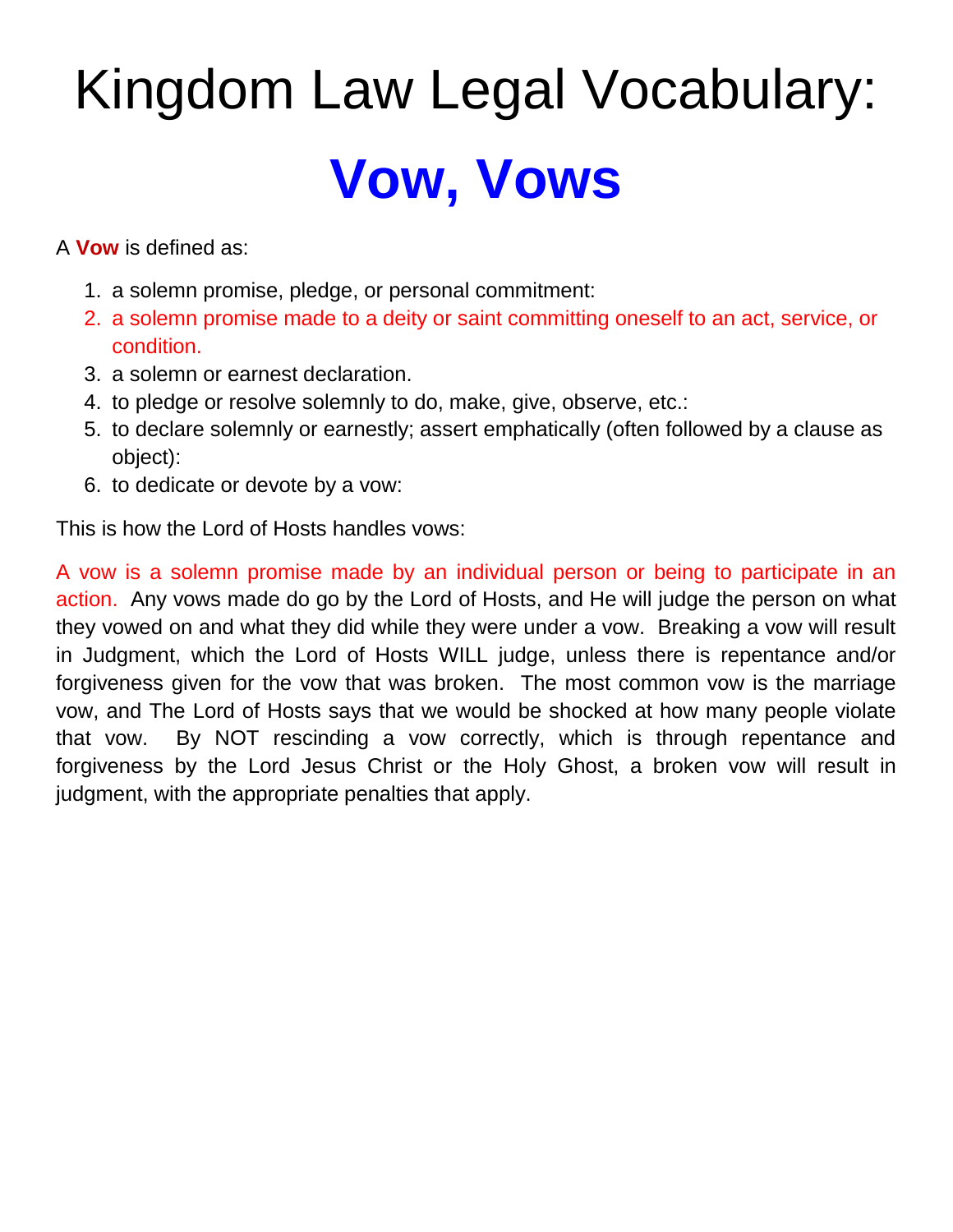

#### *The Marriage Vow*

In the marriage vow, the participants in that action both agree to forsake others and stay together until death do them part, in sickness and in health, for richer and for poorer. Do people really understand what they have gotten themselves into? I submit, Christian, that most people who get married have NO CLUE as to what they have just agreed to.

#### NONE.

I can guarantee you that the thing that is on both of the participants mind is getting into those panties as soon as possible. They cannot WAIT for the consummation phase of that marriage. Most of the guys see their wives and say to themselves 'yeah, yeah, whatever. I am going to bust those DRAWERS in a hot minute...'; That bride is saying "yep, that's a FINE man, and I am going to enjoy ALL of that pee-pee… and it is mine… forever!!'

There is NO thought of the VOW that they have both taken.

#### Why?

They are consumed with lust, and then after they have consummated that marriage, reality hits them. 'What exactly did I get myself into? This dude is a slob!!' and 'Man, this girl doesn't even wipe… she stinks!!'

NOW they are wondering what they have just done.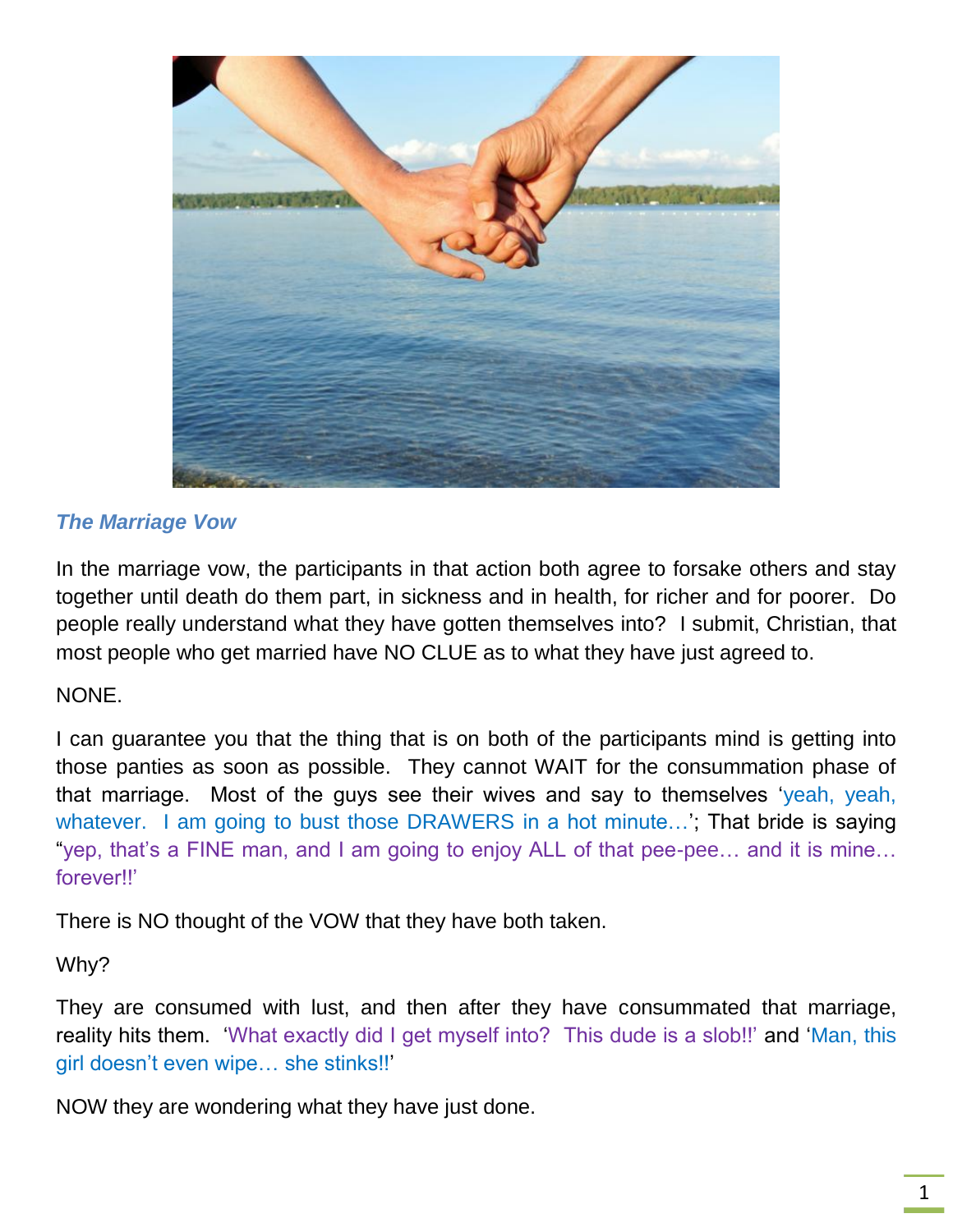

#### *A VOW is a sacred promise*

What this couple has done, is to promise – before the Lord of Hosts Himself – to stay together and the Lord expects the participants to keep their promise. The Lord has allowed these two to get together so they can procreate with His blessing. A marriage is how the Lord of Hosts has replicated Himself in the earthly realm, and that is by having two people become one flesh, as it says in the Bible. It is also a means to create new people, also known as children, and that will complete the family unit that the Lord will bless as long as that family unit is in order. That union of two people is then sealed by a vow, which the Lord will approve.

#### OK, so far so good.

Now here comes the devil, trying to create discord in the marriage. She finds out that he is a slob, and he finds out that she doesn't wipe, and both are turned off by their spouse. The man then decides that this is not for him, and he files for divorce, citing 'irreconcilable differences'. That union is now torn apart by the devil, and he then goes on his way.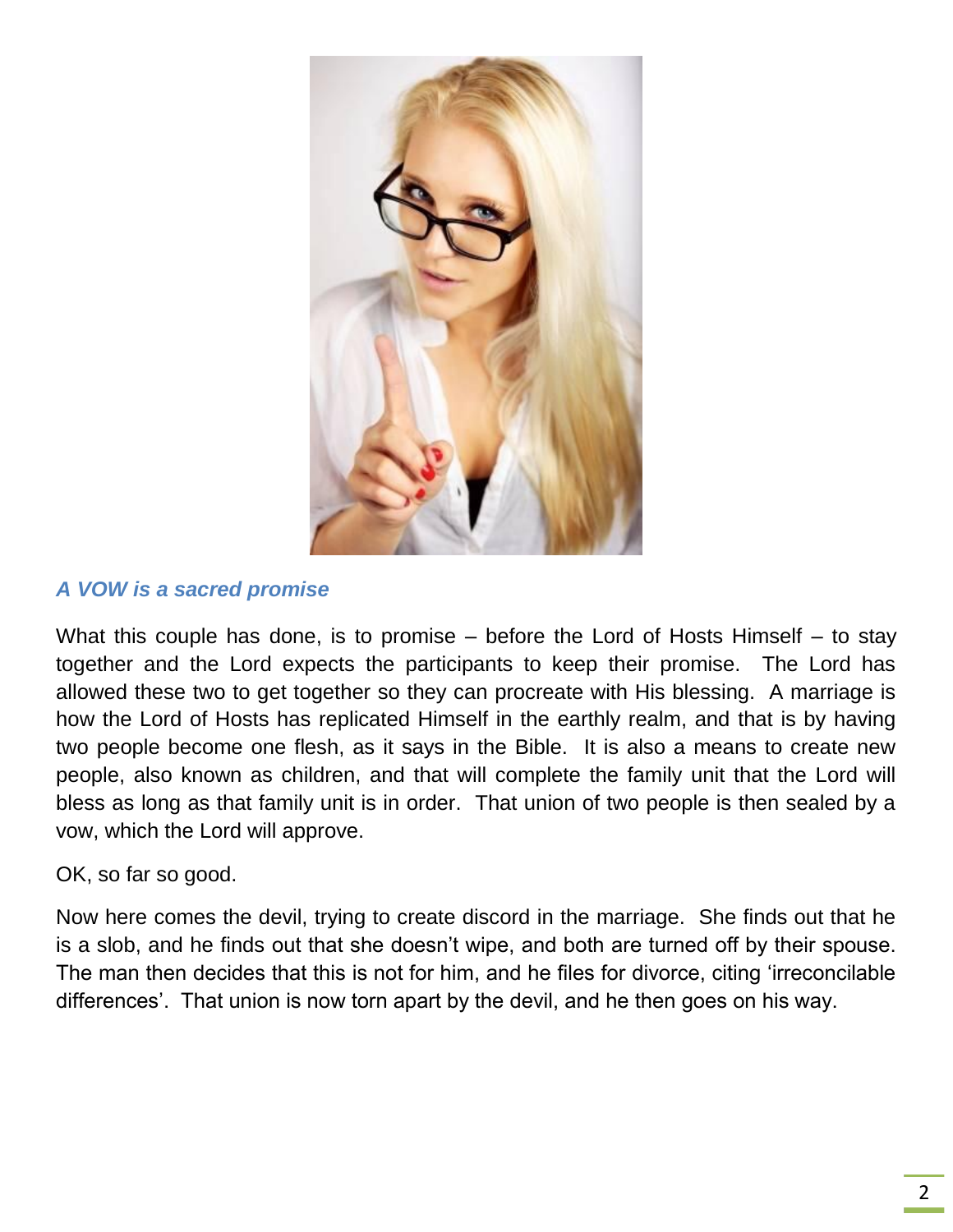So what happened to the vow?

What the devil did NOT tell this couple is that they are now yoked together LEGALLY in God's economy, and any 'divorce' is considered a breach of the Vow. Now the Lord of Hosts Himself enforces that vow, and as you have already seen, that vow, if broken, is punishable by death, and the separation from the Lord forever.

Of course the devil is not going to say anything because he wants those people to damn themselves so they will go with him to the Lake of Fire.

That vow is a sacred promise, and the Lord of Hosts puts HIS name on that seal of that marriage. Do you really think that He is going to continue to put His name on a vow that has been broken? That makes that union unclean, and the Lord is not going to put His Name on ANYTHING that is unclean. If that marriage is unclean, He is going to discard it and hold those who have made that marriage unclean responsible, as they have used His Name on that marriage.



#### *The devil makes Divorce easy*

Can you now see how the devil continues to make divorce easy? Many people will remarry, not knowing that they have damned themselves because of the vow they have made. If they remarry, then the woman they marry is committing adultery, and the man is committing fornication (if she was not married before). Through this perversion, the devil has knit together a quilt of people's lives that have been disobedient to the Lord. This also yokes all of these people to him, and he then uses these people as he sees fit, spreading discord, strife

and disease amongst the people who he has quilted together.

The Lord of Hosts is making this issue known to many who have divorced because they have **NEVER RESCINDED their Vow.** We already know that the Lord will hold those who have broken their vows responsible for those broken vows, and the penalty still applies.

Now, many people have gone through 2, 3 and 4 wives in the never ending cycle of Divorce and remarriage, and they have made that same vow for 2, 3 and 4 people. When these people die, the Lord is going to bring up those vows and this will damn people who have forgotten about the vows and think they are going to make it in. It is through divorce in the courts, that the devil has made sure is available to anyone and everyone, that people are ensnared and damned because they were ignorant of the costs involved with a vow.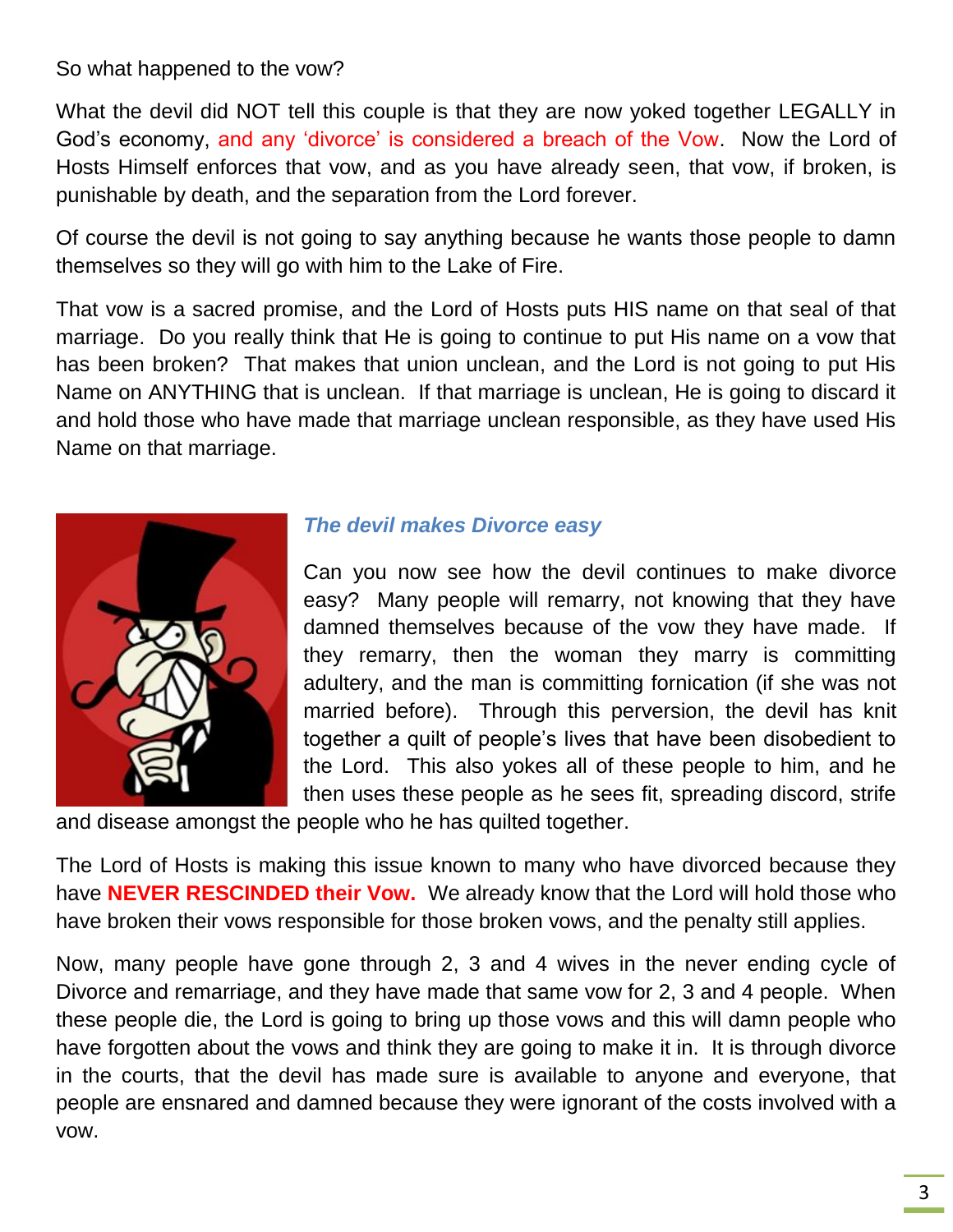

#### *The Lord is pulling your coattail, Christian*

If you have ever been divorced, the Lord is pulling your coattail **and telling you to get right with Him NOW before you die so that issue of a vow** is off of your ledger. This is an offense that will damn you, Christian, so this is not something that you take lightly. Many people have no idea about the Laws that the Lord of Hosts uses to run His Kingdom, and now we are bringing this up so that whomsoever has transgressed the Law can get repentance for their transgression.

If you have been divorced, no matter how crazy he or she is**, forgive them** and bring this up to the Lord so He can tell you what you will need to do. The first thing would be to ask for forgiveness and repent, as you were ignorant of what you were doing. Many people get married for all of the wrong reasons, and they find out later that Mr. or Mrs. 'Right' was all wrong!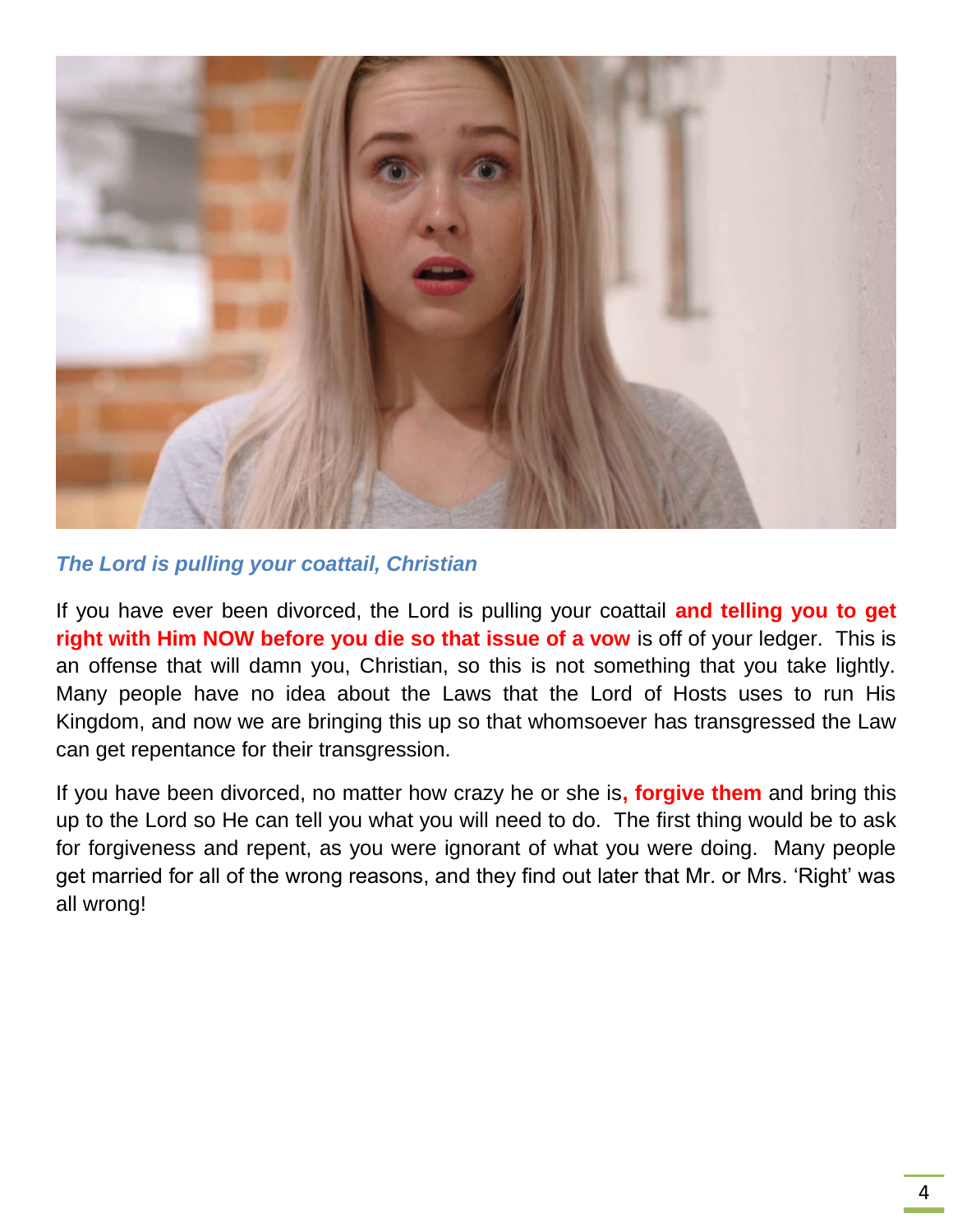

#### *The biggest mistake people make*

The biggest mistake that people make when they get married is to go with what THEY think. Again, they see a fine young man or a young lady standing in front to them and all they can think of is the wild, chandelier swinging sex they are going to have. Have these people understood the Vow they have taken? Did they understand that there are responsibilities that go along with that wild jungle sex? Has someone told them that that wild sex they think they will be having does stop after a few years, especially when you are married?

**The mistake that people make is that they did not go to Jesus FIRST and get His blessing for their marriage.** Jesus could see that the man that was to be married has 4 children from 4 baby mamas and he was just marrying you to get into your panties. Jesus could see that the woman that you are going to marry has the Jezebel spirit on her, and if you marry her, you marry Jezebel as well!!

Many a Christian has fallen for the trap and married a fine woman who, after taking off all of her fake breasts, booty and thighs, is an old 93-year old woman with no teeth and one leg that wants them!! It does not matter after that because that vow, if you go through with it, STANDS.

It is best to let Jesus choose who you are going to marry, or if you see a fine babe, you run it by Jesus first. For you women, run that dude by Jesus FIRST before you say 'I do', which seals that Vow you made.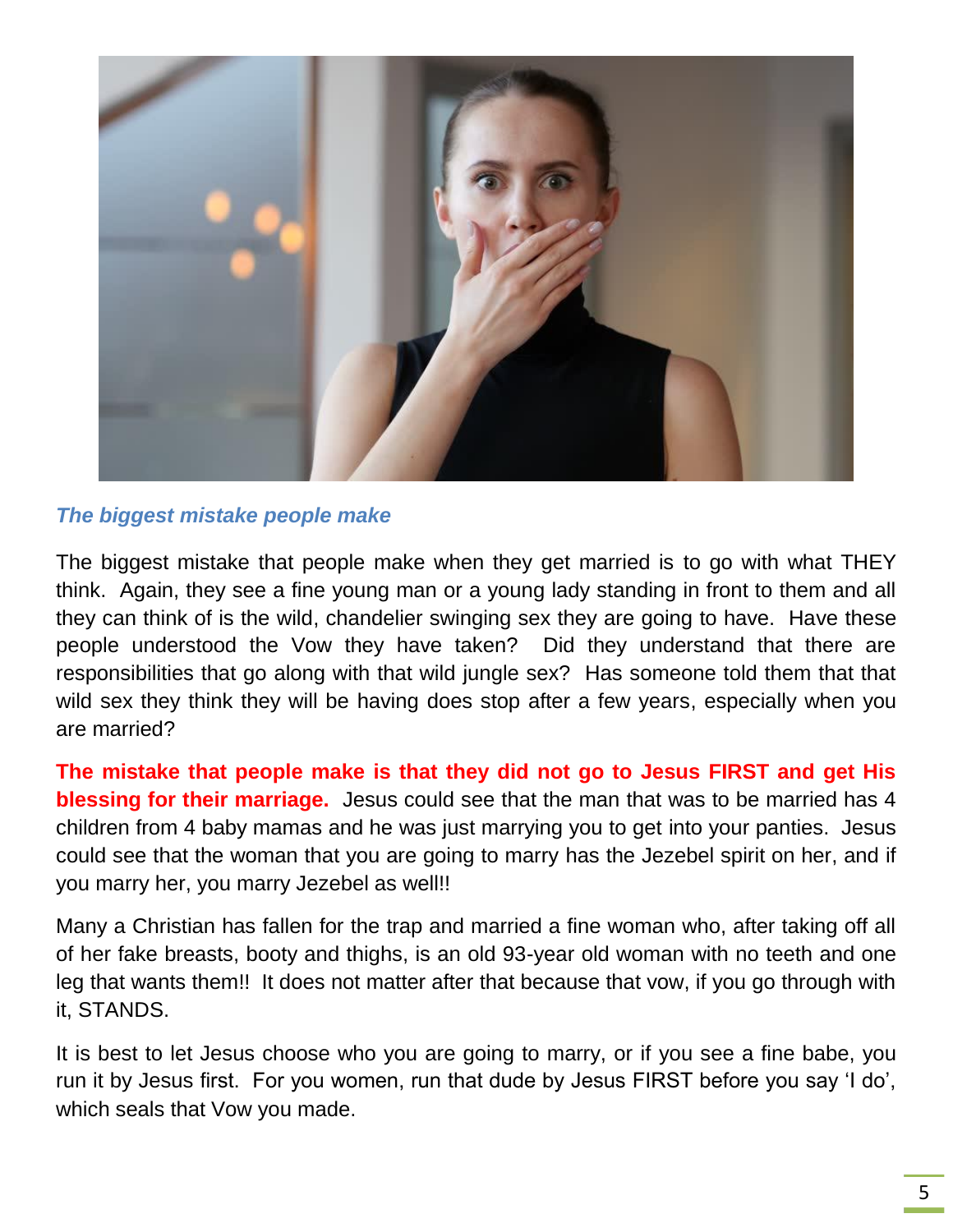

#### *We bring this up because many will perish*

This is brought up because many people will perish because they have broken their vows. Don't delay – **get with the Lord Jesus Christ today and get this off of your ledger.** Sit with Him and get Him to explain to you what would have happened to you if you did not see this book and get that broken vow off of your ledger.

In doing this, you will be able to have Jesus sit and examine you thoroughly and get Him to tell you what you need to fix and repent of so your ledger will be clear. Jesus will do this for you if you ask Him to. This may be the first time you have ever really talked to Jesus about anything, and this is an opportunity to get yourself right with Him.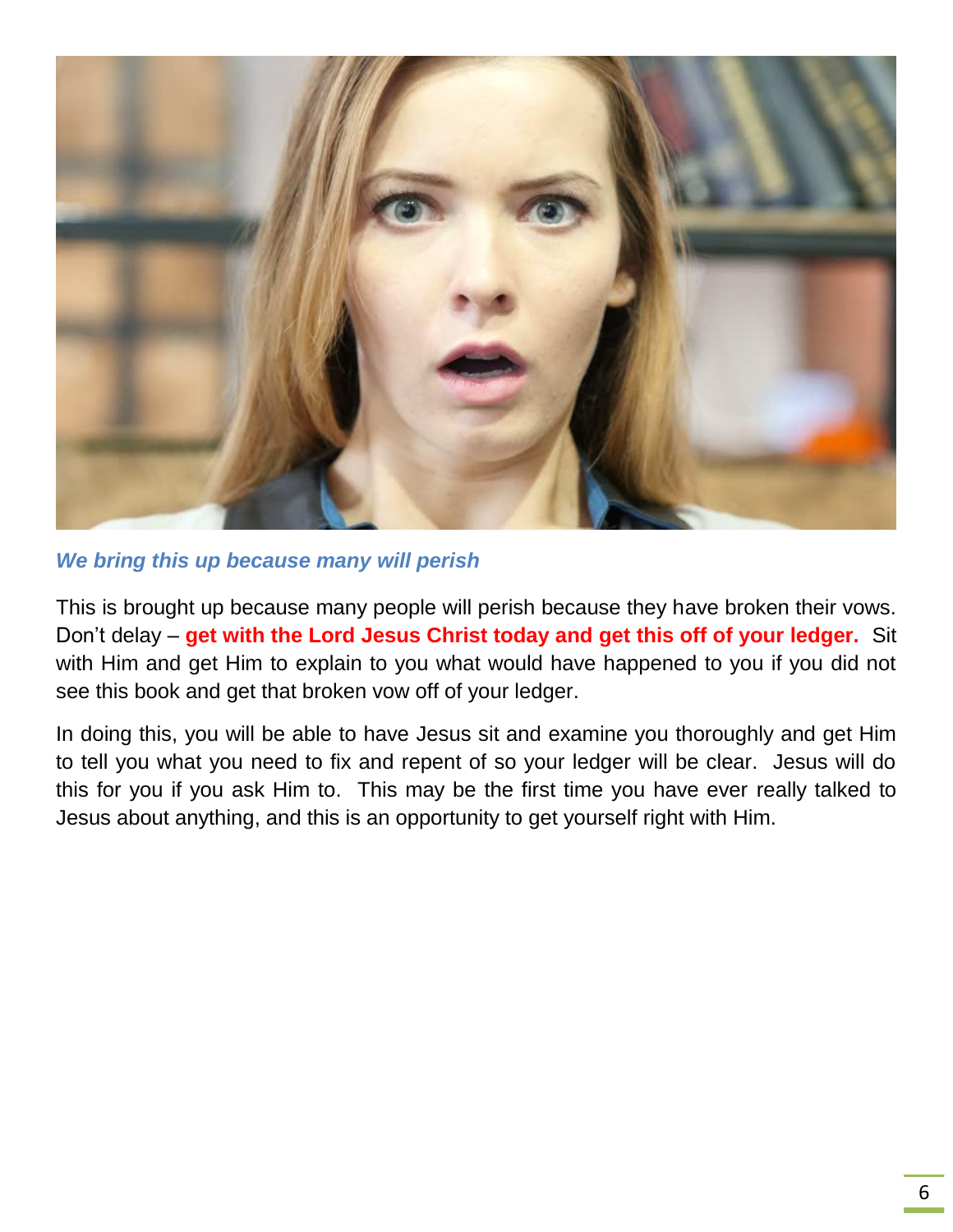

#### *Other types of vows*

The marriage vow is not the only type of vow that a person can make. Many make vows to stay celibate their whole lives. The Lord Jesus Christ does not want that for someone, but if they make a vow, He will honour the vow. Others take a vow for other reasons, such as not fighting, or not speaking, or not doing something religious. Many Nuns in the Catholic Church take a vow of celibacy, as they see the Lord as their husband, and are using that vow to stay true to their Lord.

Other people make vows to kill others, or to hound people for money that is owed them. People make vows for all sorts of reasons, and most of them are ignorant of what they are doing. If they FAIL in their vow, the penalties of that broken vow will still apply.

We used the wedding vow because most people know about that vow, as this will hit home for them. No matter what vows you have made, be sure you fulfill those vows.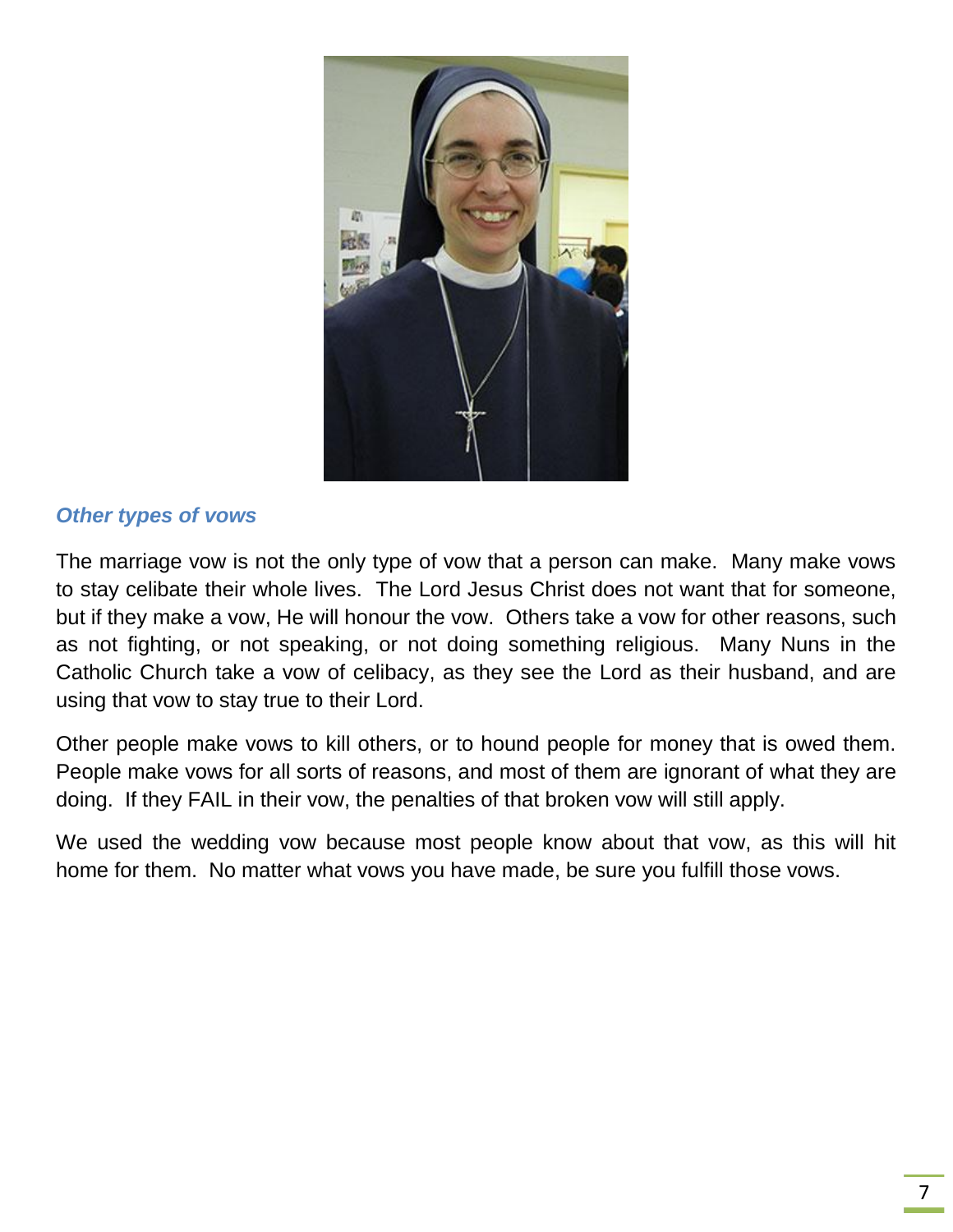

#### *Vows made in the Bible*

Just so you can see, we will explore a few of the vows made in the Bible so you can see the seriousness of this legal instrument.

**Numbers 30:2** - If a man vow a vow unto the LORD, or swear an oath to bind his soul with a bond; he shall not break his word, he shall do according to all that proceedeth out of his mouth. If a woman also vow a vow unto the LORD, and bind herself by a bond, being in her father's house in her youth; And her father hear her vow, and her bond wherewith she hath bound her soul, and her father shall hold his peace at her: then all her vows shall stand, and every bond wherewith she hath bound her soul shall stand.

Do you see, Christian, where a vow will BIND YOU and your soul with a bond? So who exactly is that bond to? It is the Lord of Hosts, who will hold you accountable to that bond you bound yourself to. Can you now see how a bond to your soul can be a death sentence? Not fulfilling your vow would make you a LIAR in front of the Lord of Hosts, and if that is not cleared by Jesus, you are then condemned to the Lake of Fire as all Liars will have their place there.

In the above passage, you can see that the young woman in her youth is under the authority of her father, and her father could rescind that vow if he so chose to. If the father chooses not to say anything, then her vow will stand and she is bound by that vow.

As you can see, vows are serious and they are nothing to play with. People who think that they can play with this will be very sorry when they are judged.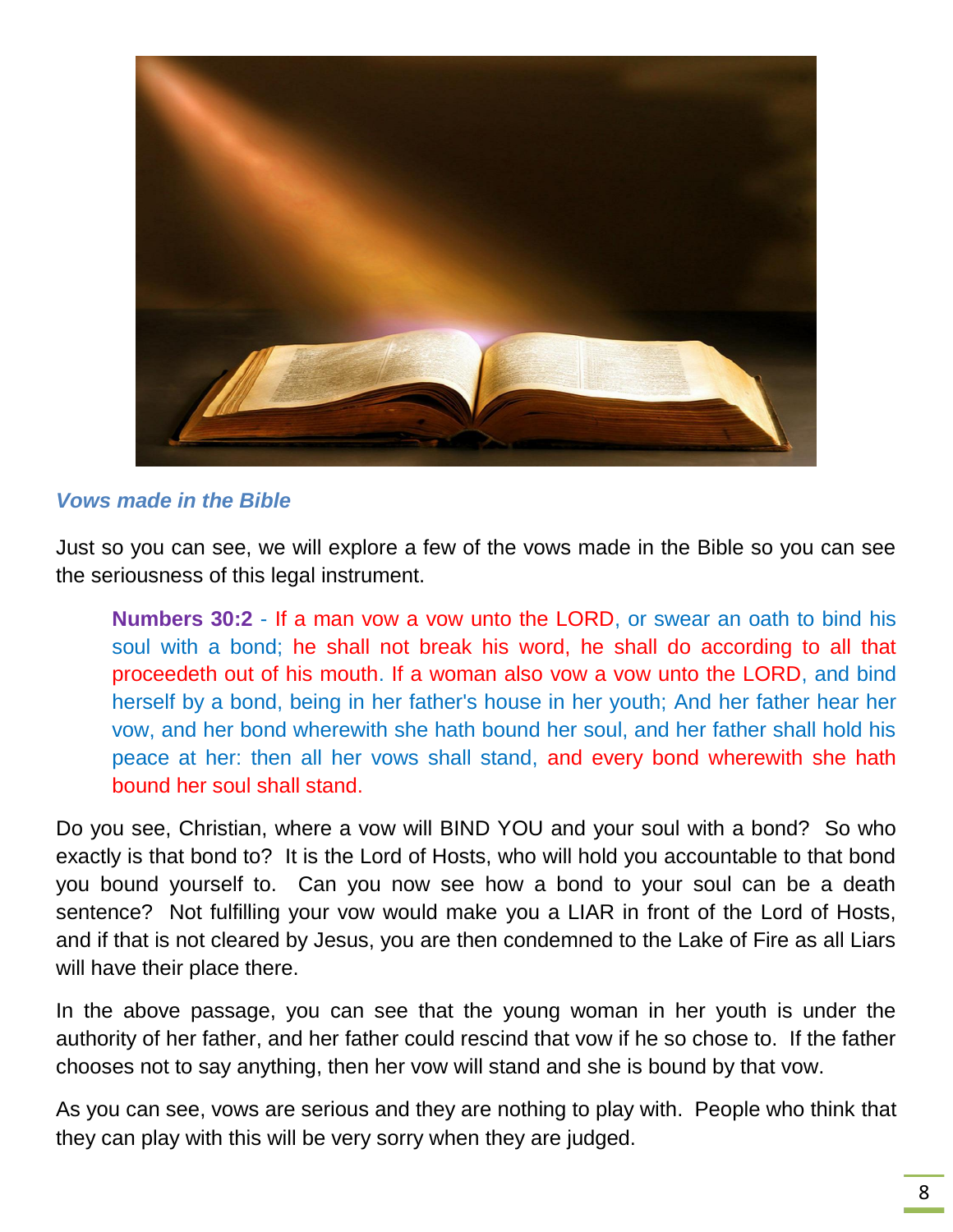

#### *Make NO Vows until you run them by Jesus First*

Vows are binding, Christian. If you made a mistake and you need to rescind a vow, do it now by asking Jesus to forgive you for being ignorant of what vows are. If you made a stupid vow that you want to rescind, The Holy Ghost, The Lord Jesus Christ and the Lord of Hosts will help you do that. Only they can rescind a vow and clear your ledger.

After you have that taken care of, be wise and make NO Vows at all unless you run it by the Lord Jesus Christ first. See what He has to say, and He will help you and keep you from binding yourself in a promise you cannot or will not keep.

Let's take a look at another vow made in the Bible.

**Deuteronomy 23:21-22** - When thou shalt vow a vow unto the LORD thy God, thou shalt not slack to pay it: for the LORD thy God will surely require it of thee; and it would be sin in thee. But if thou shalt forbear to vow, it shall be no sin in thee.

Here, you can see the Lord explaining what will happen when you make a vow. He says that you better do what you say you are going to do, because if you do not, it will be sin. This is right in line with what I have been saying in this book all along. Notice how the Lord states that if you forbear, or in other words, to refrain or abstain from, desist from, to hold back or withhold making a vow, it will not be sin. Plainly put – **DON'T MAKE A VOW YOU ARE NOT ABLE TO FULFILL.**

Here is a simple verse with good advice that you should heed:

**Ecclesiastes 5:4** - When thou vowest a vow unto God, defer not to pay it; for he hath no pleasure in fools: pay that which thou hast vowed.

I think that verse speaks for itself.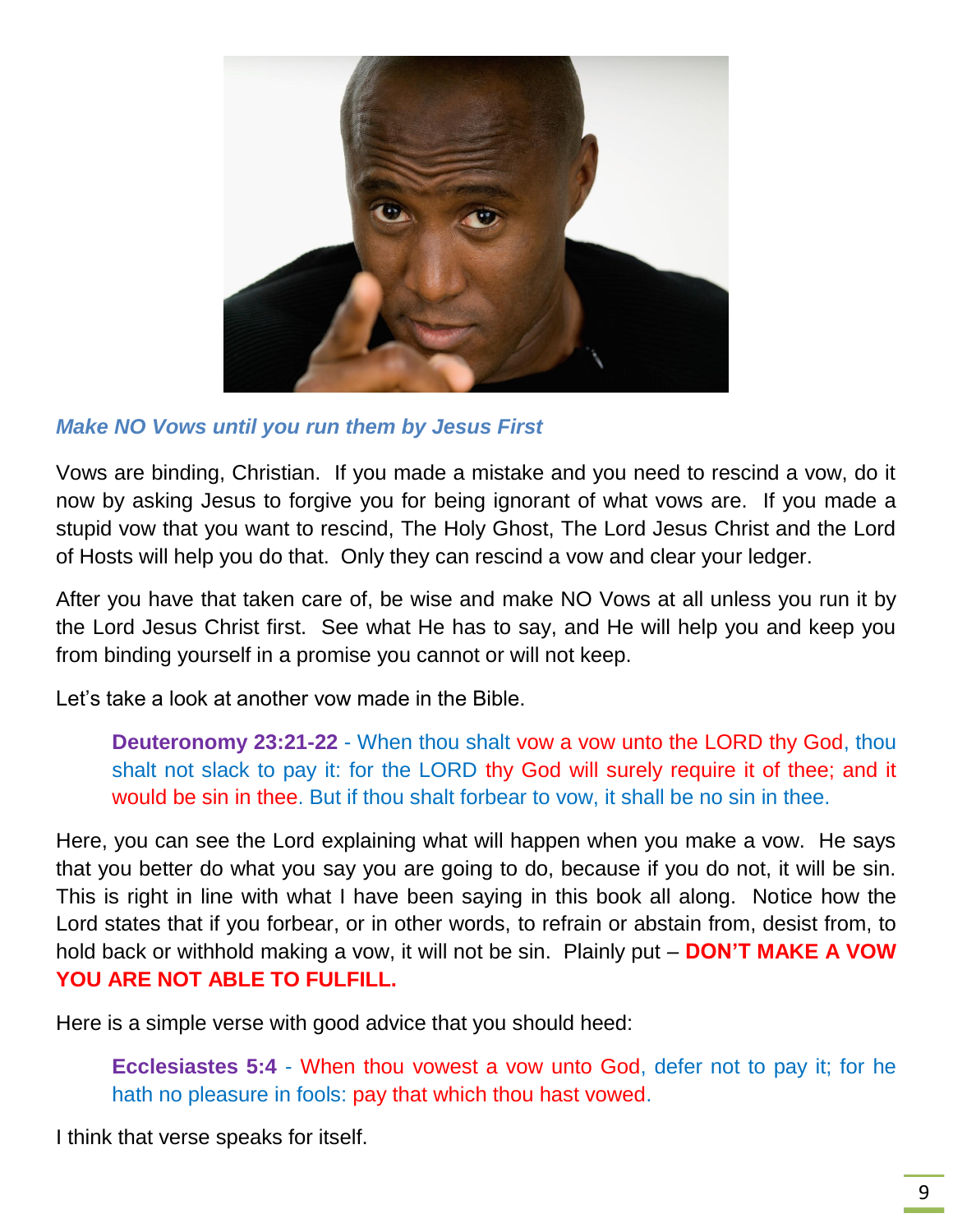

#### *If you are not sure about vows, ask!*

Take the time to sit with the Lord Jesus Christ or with the Holy Ghost and have them explain to you how serious a Vow is. Don't take my word for anything, Christian. It is now up to you to get with the Lord Jesus Christ and sit with Him and find out what this is all about. It is on YOU to find out what you need to do for YOURSELF so YOU will make it into the Kingdom of God.